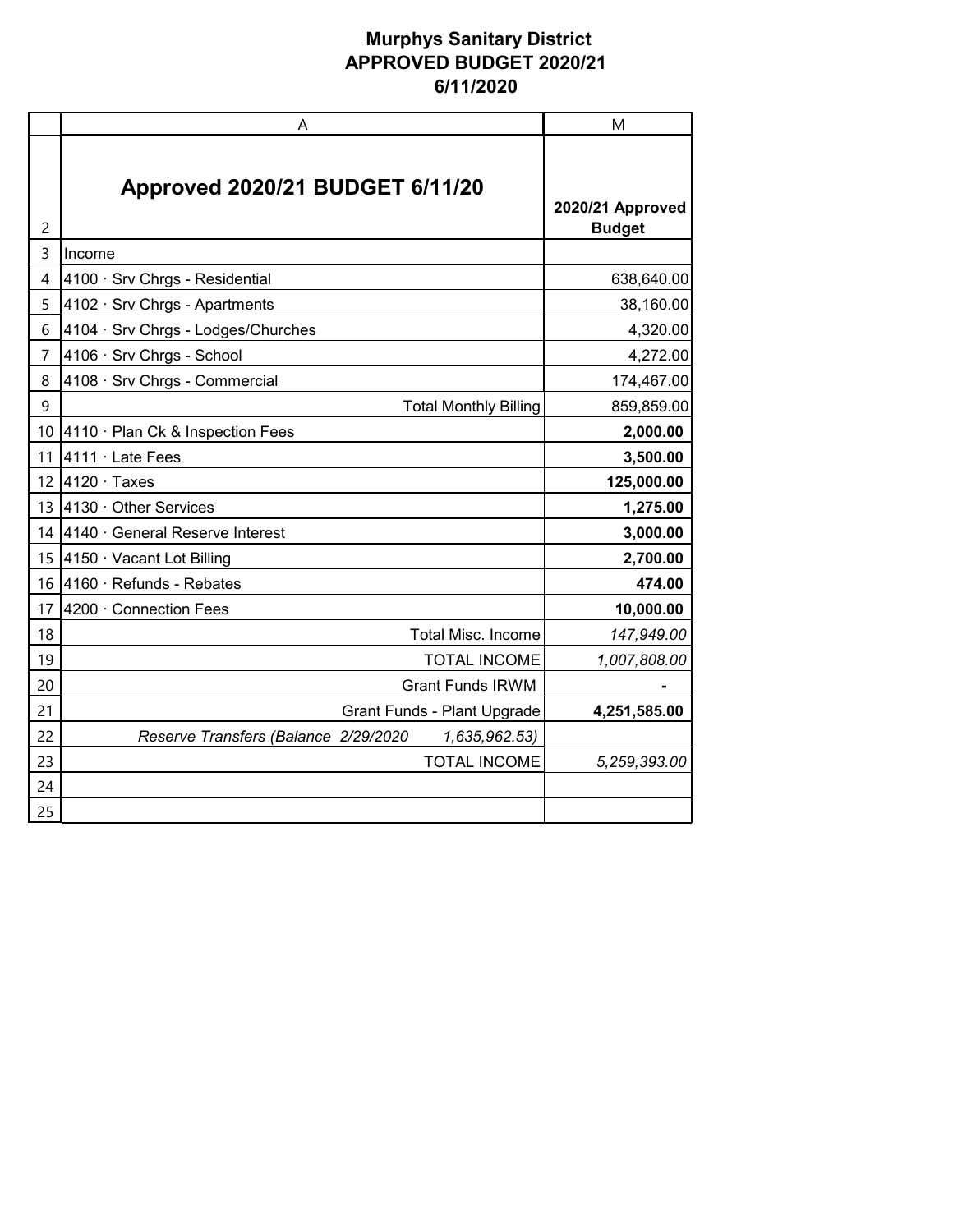|                | A                                             | M                                 |
|----------------|-----------------------------------------------|-----------------------------------|
| $\overline{c}$ | <b>Approved 2020/21 BUDGET 6/11/20</b>        | 2020/21 Approved<br><b>Budget</b> |
| 26             | Wages                                         |                                   |
| 27             | 5001.00 · Wages - Operations                  | 188,759.00                        |
| 28             | 5001.50 · Wages - Administration              | 126,442.00                        |
| 30             | 5002.00 Overtime - Operations                 | 8,000.00                          |
| 31             | 5002.50 · Overtime - Office                   | 500.00                            |
| 32             | 5005.00 · On-Call Comp - Operations           | 5,200.00                          |
| 33             | <b>Total Wages</b>                            | 328,901.00                        |
| 34             | <b>Employee Benefits</b>                      |                                   |
| 35             | 5010.00 · Health Insurance - Operations       | 70,000.00                         |
| 36             | 5010.50 · Health Insurance Administration     | 26,400.00                         |
| 37             | 5015.00 Accrued Vacation - Operations         | 3,630.00                          |
| 38             | 5015.50 Accrued Vacation - Administration     | 1,672.00                          |
| 39             | 5020.10 · CalPERS Retirement - Catch up (UAL) | 17,032.00                         |
| 40             | 5020.00 · CalPERS Retirement - Operations     | 15,401.00                         |
| 41             | 5020.50 · CalPERS Retirement - Admin          | 9,882.00                          |
| 42             | <b>Total Employee Benefits</b>                | 144,017.00                        |
| 43             |                                               | 472,918.00                        |
| 44             | <b>PR Taxes</b>                               |                                   |
| 45             | 5030.50 · FICA-Medicare                       | 23,524.00                         |
| 46             | 5050.00 · State EDD - Operations              |                                   |
| 47             | 5050.50 · State EDD - Administration          |                                   |
| 48             | <b>Total PR Taxes</b>                         | 23,524.00                         |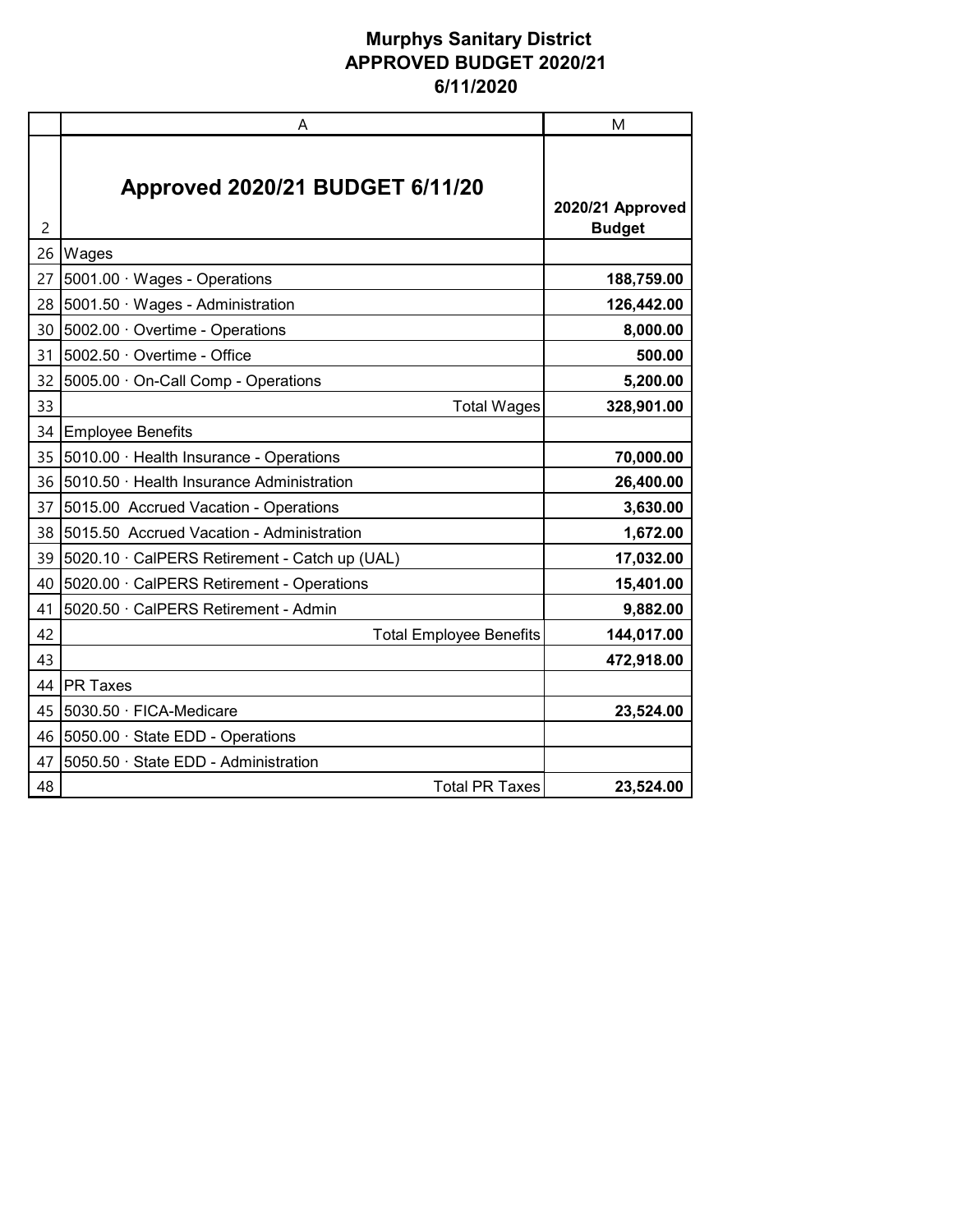|    | Α                                               | M                                 |
|----|-------------------------------------------------|-----------------------------------|
| 2  | <b>Approved 2020/21 BUDGET 6/11/20</b>          | 2020/21 Approved<br><b>Budget</b> |
| 49 | <b>Workers' Compensation</b>                    |                                   |
| 50 | 5040.00 · Workers' Comp - Operation             | 27,356.00                         |
| 51 | 5040.50 · Workers' Comp - Administration        | 1,000.00                          |
| 52 | <b>Total Workman's Comp</b>                     | 28,356.00                         |
| 53 | <b>TOTAL EMPLOYEE</b>                           | 524,798.00                        |
| 54 | <b>OPERATIONS - Maint &amp; Repairs - Other</b> |                                   |
| 55 | 6001.10 · R&M - Collection                      | 3,000.00                          |
| 56 | 6001.20 · R&M - Treatment                       | 3,000.00                          |
| 57 | 6002.40 · R&M - Truck                           | 4,000.00                          |
| 58 | $6003.40 \cdot R$ &M - Tractor                  | 1,000.00                          |
| 59 | 6004.40 · R&M -Trailer pump                     | 500.00                            |
| 60 | 6005.40 · R&M - Hydro Equipment                 | 1,000.00                          |
| 61 | 6006.40 · R&M - Sml Tools & Equipment           | 1,000.00                          |
| 62 | Total Maint & Repairs - Other                   | 13,500.00                         |
| 63 | <b>OPERATIONS - Supplies</b>                    |                                   |
| 65 | 6010.00 · Equipment Rental                      | 350.00                            |
| 66 | 6011.00 · Gas-Oil-Fuel                          | 11,000.00                         |
| 68 | 6012.10 · Supplies - Collection                 | 1,500.00                          |
| 70 | 6012.20 · Supplies - Treatment                  | 35,000.00                         |
| 71 | 6013.00 · Safety Supplies -                     | 1,000.00                          |
| 73 | 6014.00 CIP Equipment Replacement               | 12,300.00                         |
| 74 | 6015.00 · Uniforms                              | 3,000.00                          |
| 75 | <b>Total Supplies</b>                           | 64,150.00                         |
|    |                                                 |                                   |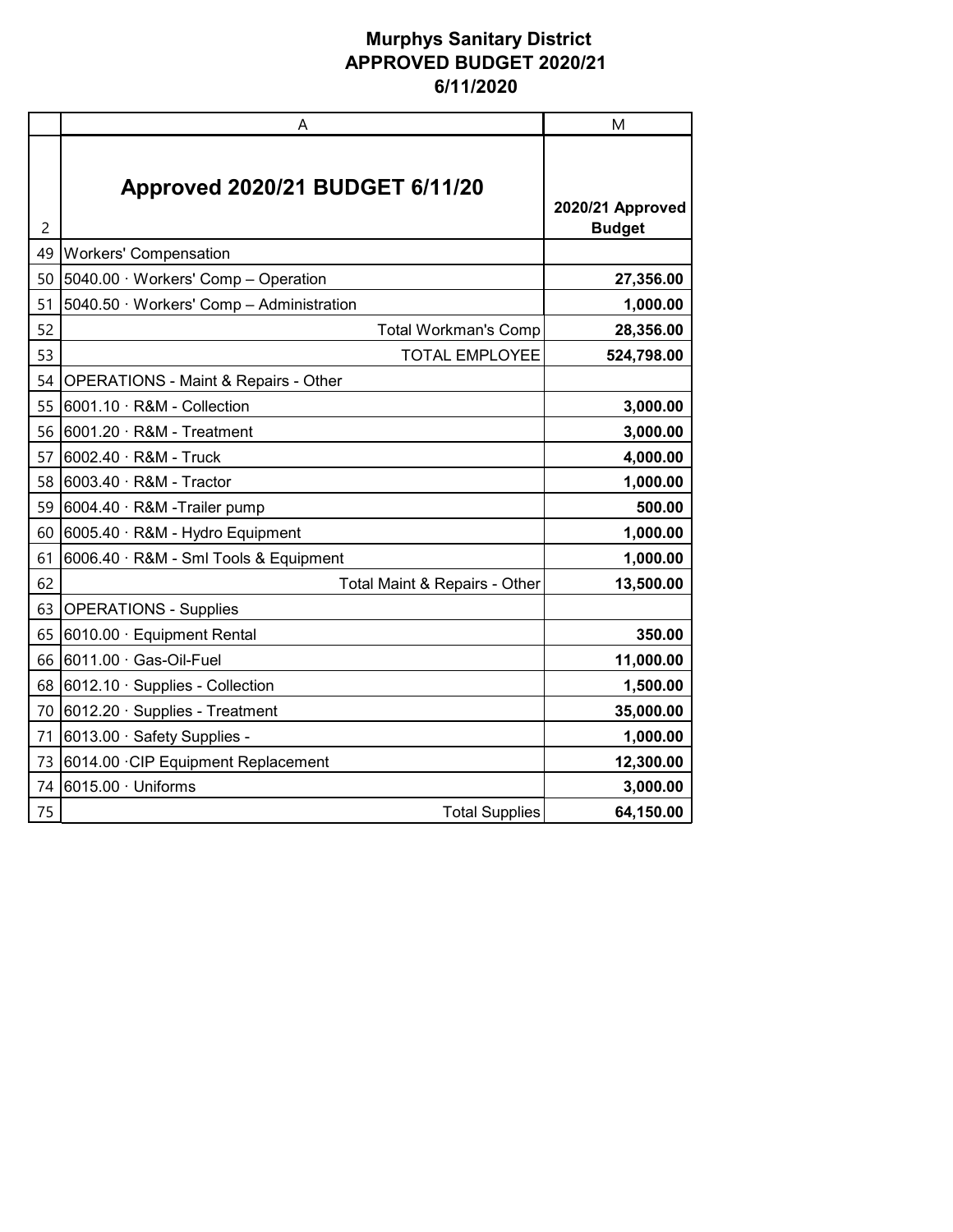|    | A                                                   | M                                 |
|----|-----------------------------------------------------|-----------------------------------|
| 2  | <b>Approved 2020/21 BUDGET 6/11/20</b>              | 2020/21 Approved<br><b>Budget</b> |
| 76 | <b>OPERATIONS - Utilities</b>                       |                                   |
| 77 | 6021.10 · Electric - Water                          | 11,000.00                         |
| 78 | 6021.20 · Electric - Water                          | 22,000.00                         |
| 79 | 6022.00 · Telephone - Cell - Internet               | 8,000.00                          |
| 80 | <b>Total Utilities</b>                              | 41,000.00                         |
| 81 | <b>OPERATIONS - Other</b>                           |                                   |
| 82 | 6031.20 · Education Operations                      | 3,000.00                          |
| 83 | 6032.20 · Research - Monitoring                     | 24,000.00                         |
| 84 | 6033.00 · Answering Service                         | 2,300.00                          |
| 85 | 6034.00 · Alarm\Security                            | 5,500.00                          |
| 86 | 6036.20 · Bio solids Management                     |                                   |
| 87 | <b>Total Other</b>                                  | 34,800.00                         |
| 88 | <b>ADMINISTRATION - Rents - Leases</b>              |                                   |
| 89 | 7050.10 · Rents & Leases - Collection               | 720.00                            |
| 90 | 7050.50 · Rents & Leases                            | 7,800.00                          |
| 91 | <b>Total Rents - Leases</b>                         | 8,520.00                          |
| 92 | <b>ADMINISTRATIVE - Supplies</b>                    |                                   |
| 93 | 7011.00 Office Supplies - Operations                | 1,700.00                          |
| 94 | 7011.50 · Office Supplies - Admin                   | 5,000.00                          |
| 95 | 7012.50 $\cdot$ Postage                             | 3,000.00                          |
| 96 | 7013.50 · Printing - Customer Outreach              | 200.00                            |
| 97 | 7014.00 · Publications - Operations                 | 200.00                            |
| 98 | 7015.50 Office Equipment - Data Management Software | 15,000.00                         |
| 99 | <b>Total Supplies</b>                               | 25,100.00                         |
|    |                                                     |                                   |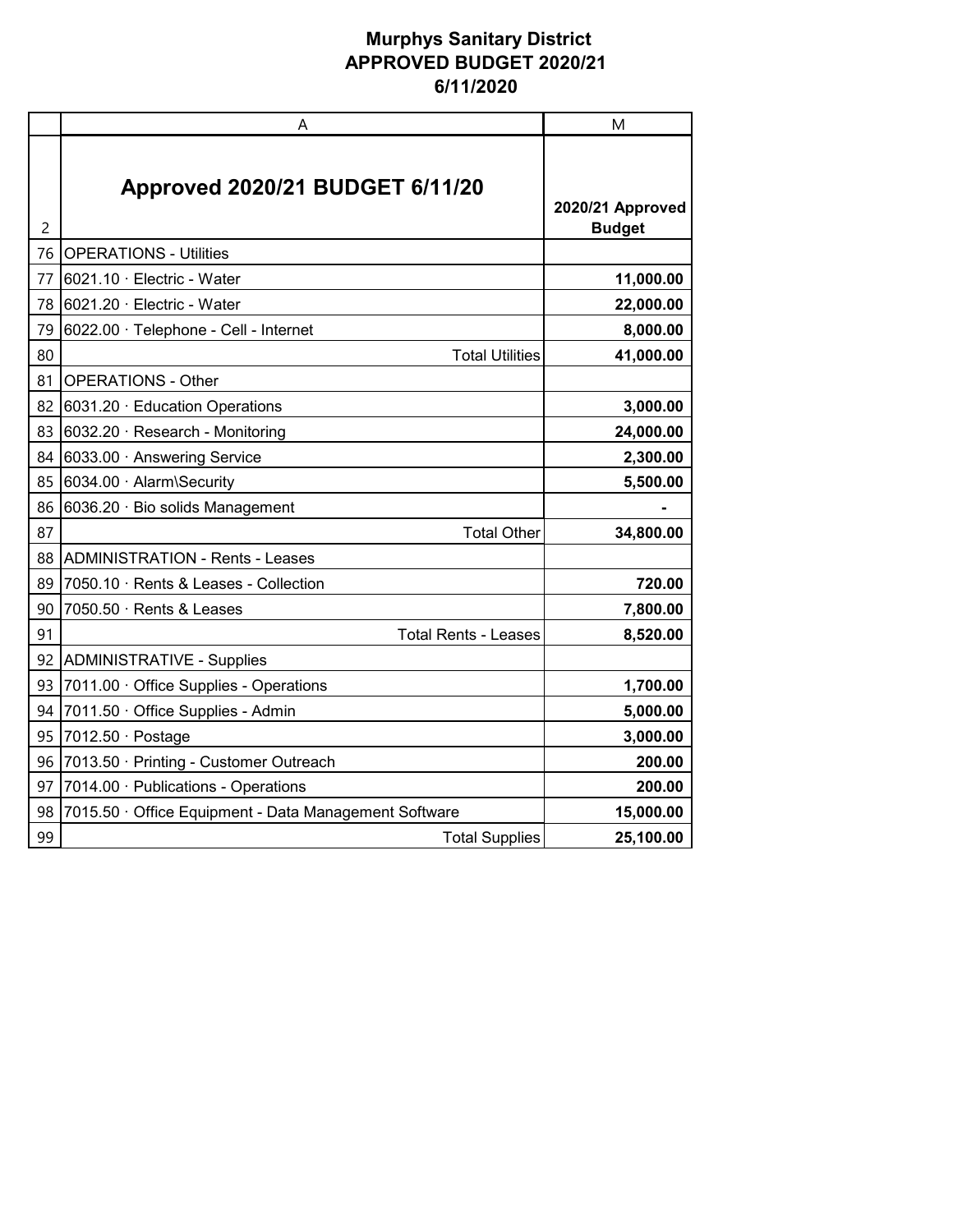|     | A                                                    | M                                 |
|-----|------------------------------------------------------|-----------------------------------|
| 2   | <b>Approved 2020/21 BUDGET 6/11/20</b>               | 2020/21 Approved<br><b>Budget</b> |
|     | 100 ADMINISTRATIVE - Utilities                       |                                   |
|     | 101 7021.50 · Electric - Water                       | 1,700.00                          |
| 102 | 7022.50 · Telephone-Internet Access                  | 3,240.00                          |
| 103 | <b>Total Utilities</b>                               | 4,940.00                          |
|     | 104 ADMINISTRATIVE - Other                           |                                   |
|     | 105 7030.50 · Bank Charges - Vanco Fees              | 1,100.00                          |
|     | 106 7031.50 · County Lien Costs - Mileage            | 820.00                            |
|     | 108 7034.50 · Education                              | 3,000.00                          |
|     | 109 7035.50 · Memberships                            | 9,800.00                          |
|     | 110 Grant Expenses - Additional Storage Pond         | 2,000.00                          |
| 111 | <b>Total Other</b><br>112 ADMINISTRATIVE - Insurance | 16,720.00                         |
| 113 | 7040.50 · Liability Ins                              | 27,168.00                         |
| 114 | <b>Total Insurance</b>                               | 27,168.00                         |
|     | 115 ADMINISTRATIVE - Professional                    |                                   |
|     | 116 7051.50 · Professional-Legal Services            | 12,000.00                         |
| 117 | 7052.50 · Board Expenses                             | 10,950.00                         |
| 118 | <b>Total Professional</b>                            | 22,950.00                         |
|     | 119 ADMINISTRATIVE - License - Permits               |                                   |
|     | 120 7070.00 · State Permits                          | 32,000.00                         |
|     | 121 7071.20 · Plan Check Permits                     | 2,000.00                          |
| 122 | <b>Total License Permits</b>                         | 34,000.00                         |